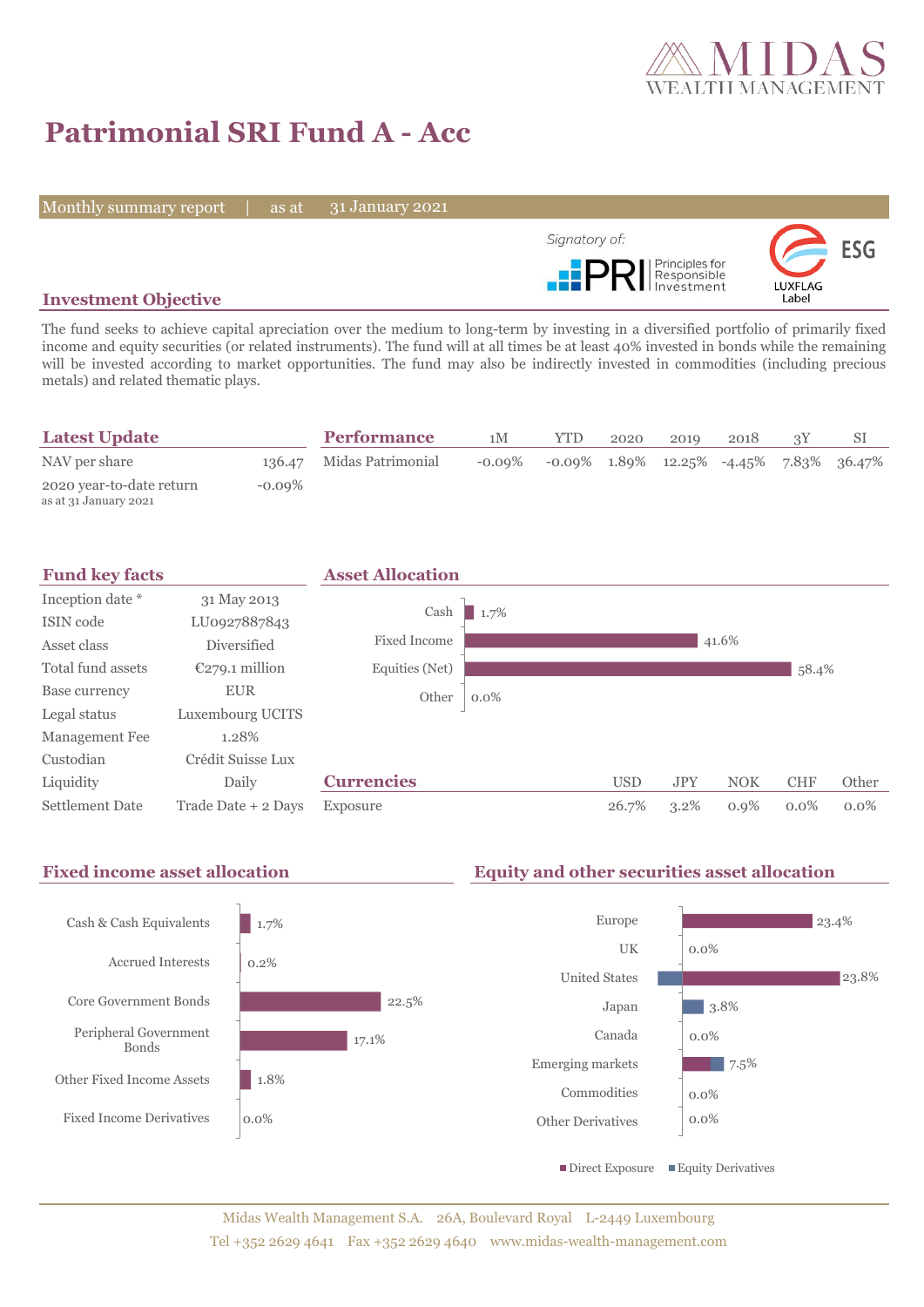

# **Patrimonial SRI Fund A - Acc**

Monthly summary report | as at

31 January 2021

| Top 10 fixed income holdings                       | Rating    | Weight  | <b>Fixed income rating breakdown</b> |         |       |       |
|----------------------------------------------------|-----------|---------|--------------------------------------|---------|-------|-------|
| NETHERLANDS GOVT: NETHER 3 1/4 07/15/21            | AAA       | 3.6%    |                                      |         |       |       |
| FRANCE O.A.T.: FRTR 1 1/4 05/25/36                 | AA        | 2.0%    | AAA                                  |         |       | 28.7% |
| BTPS: BTPS 1 07/15/22                              | BBB-      | 1.9%    | AA                                   |         | 20.6% |       |
| REP OF POLAND: POLAND 0 02/10/25                   | $A-$      | 1.9%    | А                                    | 9.5%    |       |       |
| DEUTSCHLAND REP: DBR o 08/15/29                    | AAA       | 1.8%    | <b>BBB</b>                           |         |       | 35.4% |
| BTPS : BTPS $2 \frac{1}{2} \frac{11}{15} \cdot 25$ | BBB-      | 1.6%    | <b>BB</b>                            | $5.9\%$ |       |       |
| EUROPEAN INVT BK : EIB o $3/8$ o7/16/25            | AAA       | $1.5\%$ | B                                    | $0.0\%$ |       |       |
| AGENCE FRANCAISE : AGFRNC 0 1/8 11/15/23           | AA        | $1.5\%$ | <b>CCC</b>                           | $0.0\%$ |       |       |
| BTPS: BTPS 0.35 02/01/25                           | BBB-      | $1.5\%$ |                                      |         |       |       |
| BUNDESSCHATZANW: BKO 0 03/11/22                    | <b>NR</b> | $1.5\%$ | <b>NR</b>                            | $0.0\%$ |       |       |

| Top 10 equity holdings       | Sector                        | Weight  |
|------------------------------|-------------------------------|---------|
| ALIBABA GROUP HOLDING-SP ADR | <b>Consumer Discretionary</b> | 2.8%    |
| <b>ALTICE NV-A</b>           | <b>Communication Services</b> | 2.6%    |
| AMAZON.COM INC               | <b>Consumer Discretionary</b> | $2.2\%$ |
| <b>BROADCOM INC</b>          | <b>Information Technology</b> | 1.8%    |
| NVIDIA CORP                  | <b>Information Technology</b> | 1.7%    |
| MICROSOFT CORP               | <b>Information Technology</b> | 1.7%    |
| <b>FREY</b>                  | Real Estate                   | 1.7%    |
| UNITEDHEALTH GROUP INC       | Health Care                   | 1.6%    |
| <b>MARVELL TECHNOLOGIES</b>  | <b>Information Technology</b> | 1.6%    |
| CHECK POINT SOFTWARE TECH    | <b>Information Technology</b> | 1.6%    |

### **Equity sector breakdown**





# **Thematics breakdown Top 5 funds and other holdings**

| Quaero Bamboo                                    | $2.0\%$ |
|--------------------------------------------------|---------|
| iShares S&P 500 Financials Sector UCITS ETI 1.9% |         |
| iShares S&P 500 Consumer Staples Sector UC 1.0%  |         |
| iShares EURO STOXX Banks 30-15 UCITS ET 0.9%     |         |